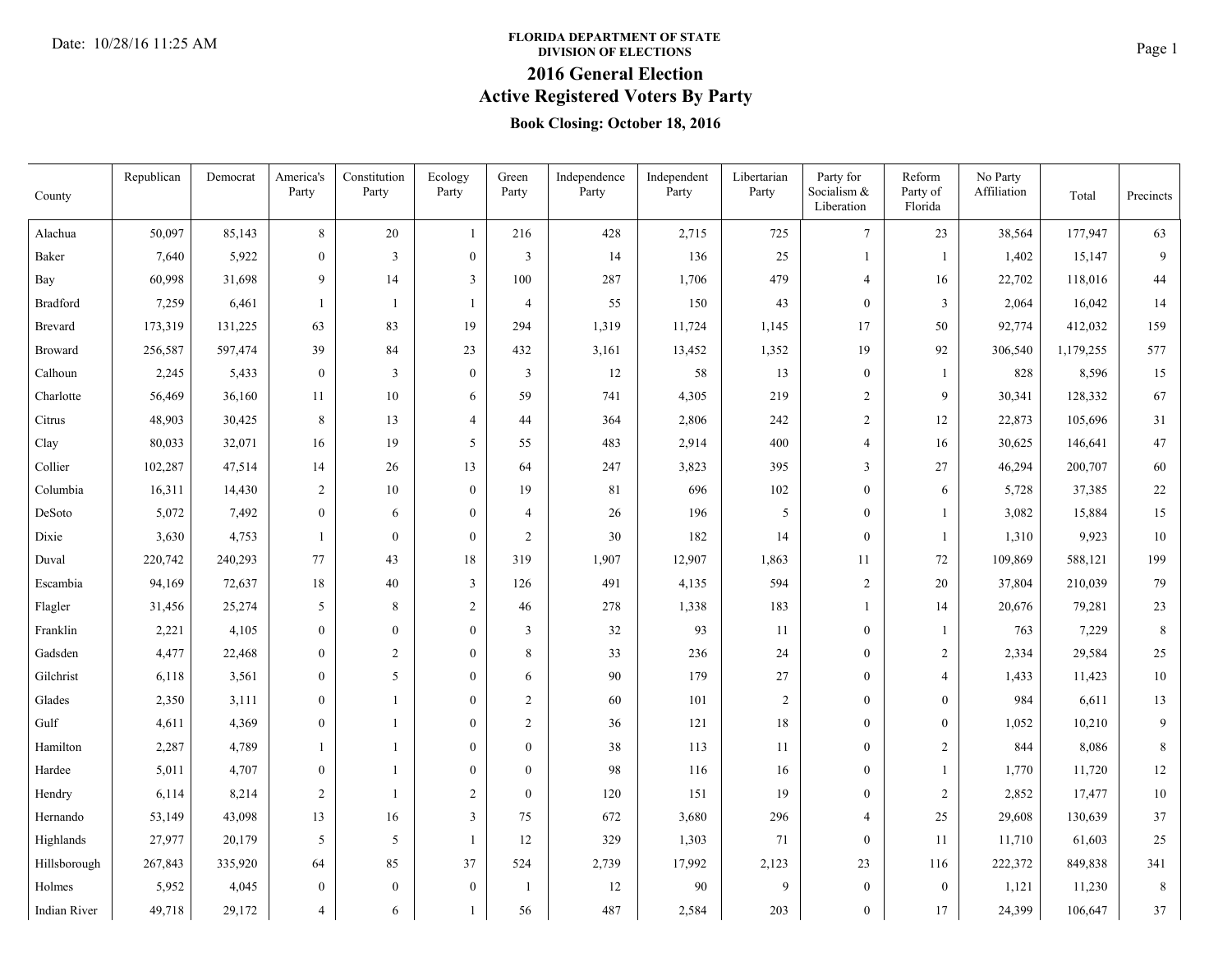# **FLORIDA DEPARTMENT OF STATE**<br>DIVISION OF ELECTIONS **Page 2**

### **2016 General Election**

**Active Registered Voters By Party**

### **Book Closing: October 18, 2016**

| County     | Republican | Democrat | America's<br>Party | Constitution<br>Party | Ecology<br>Party | Green<br>Party | Independence<br>Party | Independent<br>Party | Libertarian<br>Party | Party for<br>Socialism &<br>Liberation | Reform<br>Party of<br>Florida | No Party<br>Affiliation | Total     | Precincts |
|------------|------------|----------|--------------------|-----------------------|------------------|----------------|-----------------------|----------------------|----------------------|----------------------------------------|-------------------------------|-------------------------|-----------|-----------|
| Jackson    | 10,041     | 15,830   | $\boldsymbol{2}$   | 3                     | $\theta$         | 9              | 37                    | 257                  | 29                   | $\overline{0}$                         | $\overline{2}$                | 2,742                   | 28,952    | 14        |
| Jefferson  | 2,729      | 5,758    | $\overline{0}$     | $\Omega$              | $\mathbf{0}$     | $\overline{2}$ | 33                    | 124                  | 15                   | $\overline{0}$                         | $\mathbf{0}$                  | 845                     | 9,506     | 16        |
| Lafayette  | 1,504      | 2,652    | $\overline{0}$     | $\Omega$              | $\mathbf{0}$     | $\overline{2}$ | 9                     | 40                   | $\tau$               | $\mathbf{0}$                           | $\mathbf{0}$                  | 251                     | 4,465     | 5         |
| Lake       | 97,452     | 69,741   | 1                  | 23                    | 6                | 93             | 1,004                 | 5,957                | 450                  | $\mathbf{1}$                           | 33                            | 47,671                  | 222,432   | 107       |
| Lee        | 185,737    | 116,736  | 12                 | 23                    | $\overline{4}$   | 173            | 1,812                 | 7,907                | 718                  | 5                                      | 47                            | 110,764                 | 423,938   | 127       |
| Leon       | 57,143     | 109,506  | $\tau$             | 23                    | 6                | 137            | 649                   | 3,157                | 585                  | 12                                     | 50                            | 35,060                  | 206,335   | 153       |
| Levy       | 12,244     | 9,460    | $\boldsymbol{0}$   | $\overline{4}$        | $\mathbf{0}$     | 6              | 222                   | 670                  | 385                  | $\mathbf{0}$                           | $\mathfrak{Z}$                | 3,839                   | 26,833    | 13        |
| Liberty    | 733        | 3,398    | $\mathfrak{2}$     | $\mathbf{1}$          | $\mathbf{0}$     | $\mathbf{1}$   | 6                     | 12                   | $\mathbf{1}$         | $\overline{0}$                         | $\mathbf{1}$                  | 342                     | 4,497     | $\,8\,$   |
| Madison    | 3,201      | 7,163    | $\mathbf{0}$       | $\overline{c}$        | $\mathbf{0}$     | $\mathbf{1}$   | 23                    | 165                  | 16                   | $\theta$                               | $\theta$                      | 996                     | 11,567    | 11        |
| Manatee    | 100,474    | 71,432   | 5                  | 15                    | $\overline{4}$   | 104            | 1,087                 | 3,868                | 487                  | 6                                      | 26                            | 53,568                  | 231,076   | 70        |
| Marion     | 101,820    | 78,463   | 54                 | 47                    | 10               | 103            | 1,409                 | 6,458                | 558                  | 8                                      | 29                            | 41,882                  | 230,841   | 125       |
| Martin     | 55,497     | 27,955   | 3                  | 6                     | $\sqrt{2}$       | 51             | 522                   | 4,474                | 193                  | $\overline{c}$                         | 16                            | 22,214                  | 110,935   | 30        |
| Miami-Dade | 372,404    | 585,807  | 52                 | 73                    | 46               | 561            | 2,869                 | 14,796               | 1,450                | 12                                     | 128                           | 401,032                 | 1,379,230 | 767       |
| Monroe     | 20,966     | 17,923   | $\boldsymbol{0}$   | $\mathfrak{D}$        | $\sqrt{2}$       | 49             | 117                   | 1,139                | 169                  | $\boldsymbol{0}$                       | $\overline{4}$                | 14,378                  | 54,749    | 33        |
| Nassau     | 35,172     | 13,903   | 3                  | 12                    | $\mathfrak{2}$   | 22             | 254                   | 1,463                | 210                  | $\boldsymbol{0}$                       | $7\phantom{.0}$               | 10,244                  | 61,292    | 15        |
| Okaloosa   | 78,530     | 26,353   | 17                 | 22                    | $\sqrt{2}$       | 54             | 181                   | 2,004                | 526                  | $\overline{4}$                         | 22                            | 27,963                  | 135,678   | 52        |
| Okeechobee | 8,409      | 7,675    | $\boldsymbol{0}$   | 5                     | $\boldsymbol{0}$ | 8              | 30                    | 549                  | 23                   | $\boldsymbol{0}$                       | 5                             | 3,304                   | 20,008    | 11        |
| Orange     | 213,098    | 330,890  | 17                 | 45                    | 6                | 464            | 2,307                 | 12,216               | 1,935                | 12                                     | 49                            | 215,449                 | 776,488   | 247       |
| Osceola    | 47,090     | 85,839   | 6                  | 23                    | $\,8\,$          | 61             | 431                   | 3,119                | 301                  | $\mathbf{2}$                           | 17                            | 59,429                  | 196,326   | 81        |
| Palm Beach | 254,919    | 384,141  | 43                 | 56                    | 15               | 406            | 3,993                 | 25,120               | 1,440                | 14                                     | 92                            | 231,403                 | 901,642   | 784       |
| Pasco      | 130,782    | 107,516  | $20\,$             | 38                    | $\sqrt{2}$       | 176            | 2,664                 | 11,380               | 841                  | 5                                      | 69                            | 82,547                  | 336,040   | 112       |
| Pinellas   | 231,105    | 232,610  | 41                 | 79                    | 17               | 559            | 2,419                 | 18,545               | 2,039                | 19                                     | 115                           | 161,243                 | 648,791   | 299       |
| Polk       | 146,376    | 149,748  | 45                 | 65                    | 12               | 172            | 1,545                 | 9,062                | 862                  | 8                                      | 43                            | 99,715                  | 407,653   | 167       |
| Putnam     | 17,890     | 20,415   | $\sqrt{2}$         | $\overline{4}$        | $\boldsymbol{0}$ | 13             | 145                   | 720                  | $\bf 88$             | $\boldsymbol{0}$                       | 3                             | 8,143                   | 47,423    | 35        |
| Santa Rosa | 76,273     | 26,415   | 11                 | 31                    | $\overline{2}$   | 52             | 378                   | 3,258                | 496                  | 3                                      | 26                            | 23,895                  | 130,840   | 41        |
| Sarasota   | 129,528    | 92,654   | 9                  | 21                    | 6                | 232            | 939                   | 7,475                | 715                  | 14                                     | 34                            | 70,299                  | 301,926   | 99        |
| Seminole   | 111,773    | 98,117   | 6                  | 25                    | $\overline{4}$   | 178            | 814                   | 5,395                | 947                  | $\overline{c}$                         | 41                            | 74,662                  | 291,964   | $80\,$    |
| St. Johns  | 91,710     | 40,878   | 12                 | 20                    | $\overline{3}$   | 109            | 536                   | 3,933                | 601                  | 1                                      | 19                            | 35,381                  | 173,203   | $46\,$    |
| St. Lucie  | 62,548     | 78,611   | 6                  | 11                    | $\mathfrak{Z}$   | 57             | 672                   | 5,459                | 281                  | $\mathbf{2}$                           | 12                            | 46,706                  | 194,368   | 64        |
| Sumter     | 48,901     | 23,527   | $\overline{0}$     | $\tau$                | $\mathbf{0}$     | 21             | 417                   | 2,449                | 117                  | $\overline{c}$                         | 12                            | 16,700                  | 92,153    | 30        |